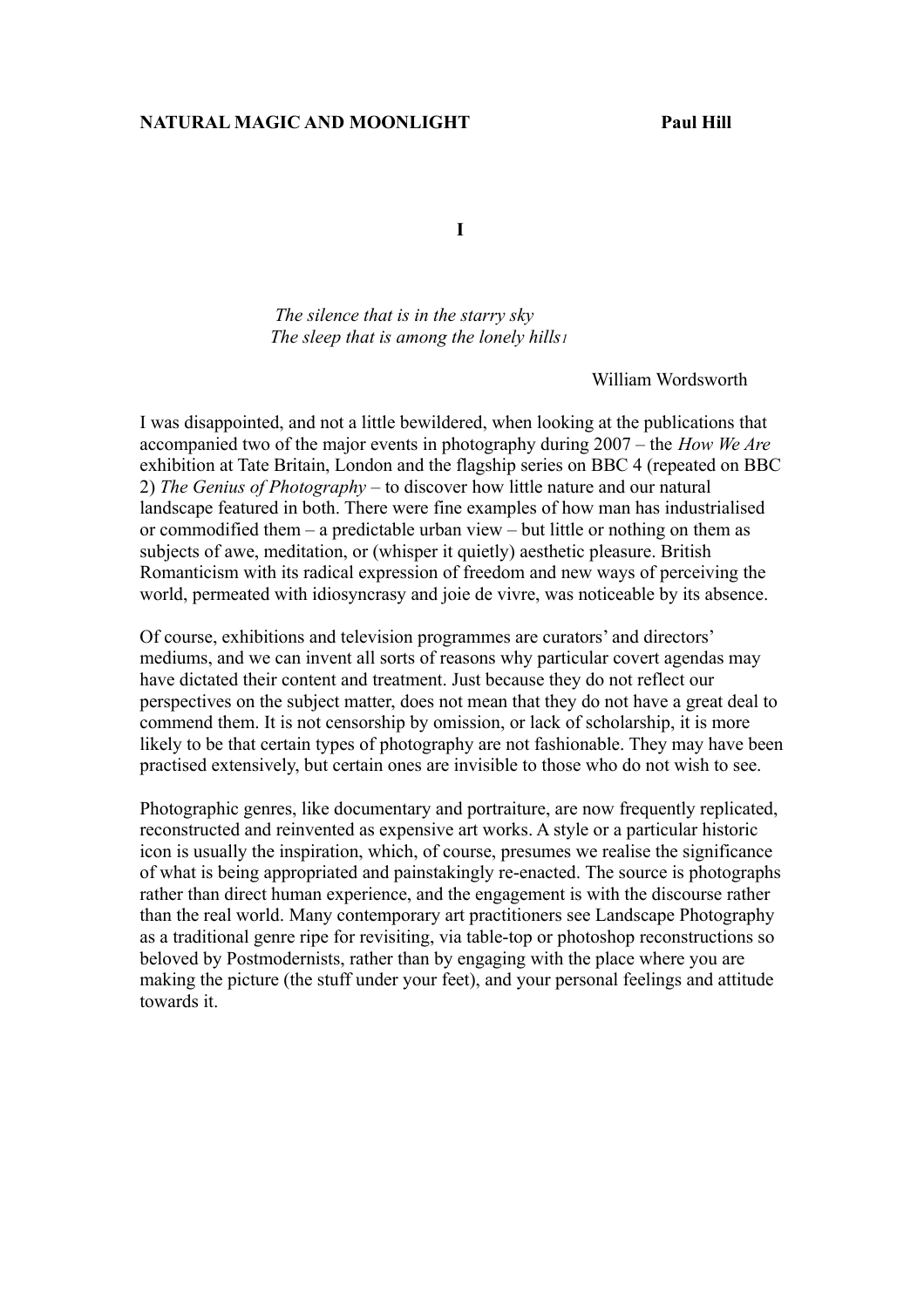Henry Iddon's practice foregrounds his involvement with the world and he transports us to vantage points that we may never reach and surprises us with aspects we may never see at first hand. In *Spots of Time,* he is a seeker after beauty, and also our guide (see his website), who extended himself physically (he climbed 53 fell summits for this project and camped out for 19 nights, often in freezing conditions, and spent in total 44 moon lit days and nights on the mountains), and used his extensive photographic experience and intuition to imagine the aesthetic outcome of what were visually speculative nocturnal expeditions. This inevitably unpredictable exercise is a recurring feature of photography, where things never quite turn out the way you expected, or hoped for.

Through trial and error, a good grasp of optics and chemistry, and great persistence, William Henry Fox Talbot (1800-1877) evolved a process that used a camera to capture a latent image; that in turn became the negative, which was then placed in contact with another piece of paper to produce an image, the positive. This was only made possible through alchemy, or what Talbot, in 1839, called 'natural magic'.

*The most transitory of things, a shadow, the proverbial emblem of all that is fleeting and momentary, may be fettered by the spells of our 'natural magic', and may be fixed forever in the position which it seemed only destined for a single instant to occupy.<sup>2</sup>*

The negative/positive process formed the basis of all photographic practice for the next 150 years until the recent digital revolution came along. It is, of course, still used today to produce billions of photographs every year.

Like Iddon, Talbot was fascinated with the process of making photographs by the light of the moon. In a letter written in the same year as he registered his discovery (1839), he wrote:

*I believe I told you my paper is sensitive to moon light, it takes 10 minutes to obtain a visible impression. <sup>3</sup>*

Like most Victorian aesthetes, he was attracted to ruins and made '*a view of ruins by moonlight'* in the same year.

These nocturnal experiments were also undertaken to prove that Talbot's materials were more sensitive to light than the French Daguerrotype.

*I am sensitive to simple moonlight..... I throw out as a challenge to all photographers of the present day: viz. that I grow dark in the moonlight before they do.<sup>4</sup>*

Talbot was part of a well-educated milieu that had witnessed great advances in the arts and sciences in the late18<sup>th,</sup> and early 19th centuries, and he had become particularly enamoured with natural philosophy, alchemy, and Romanticism.

2.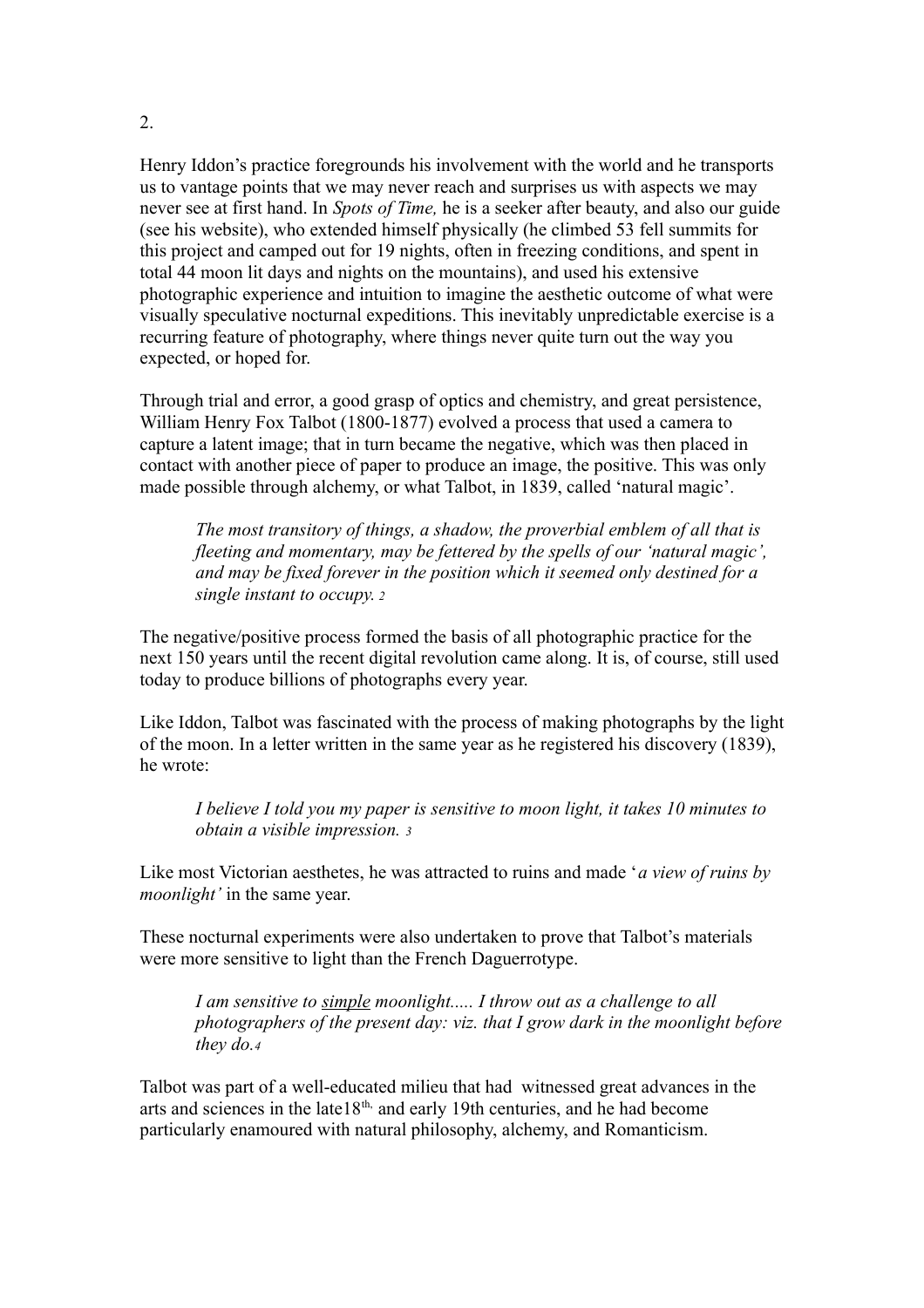3.

He would know that pioneers, like the painter Joseph Wright of Derby (1734-1797), reflected the Enlightenment in his paintings of scientific experiments (e.g. *A Philosopher lecturing on the Orrery* and *The Alchymist*) and presaged British Romanticism in art through his evocative landscapes that influenced Constable and Turner, who followed him. Landscape painting in the  $18<sup>th</sup>$  century held a very lowly position in the fine arts, as it *'did not improve the mind .... nor inspire noble sentiments',* a critic wrote at the time. Despite this indifference Wright diligently explored how his paintings could celebrate this 'inferior' subject matter and grappled with the best way to render the effects of light, form and texture in oils. Wright was also as enthusiastic about the Lake District as he was about his own Derbyshire Peak District, describing the area as having

*... the most stupendous scenes I have ever beheld...they are to the eye what Handel's choruses are to the ear.<sup>5</sup>*

It is fitting that Wright's last oil painting, *Ullswater* (1794-5), hangs in the Wordsworth Museum, the home of British Romanticism, and has always seemed to me to be suffused with a quality of light that could only come from the moon.

 The photographs in this book are, for me, much more than mere visual representations of what is in front of the camera, they are mysterious manifestations of 'natural magic', as Fox Talbot put it. We know that a stage magician uses mechanics and guile when he saws his assistant in half or pulls a rabbit out of a top hat, but that does not destroy the moment of surprise or wonder. The finest exponents of illusion take us into another dimension that subverts the rational and transports us to a world where things are not quite what we are told they should be. Surely the truthful photographic record produced by a camera cannot be an illusion, you might think? Yes, it is!

Iddon is not driven by a search for some objective 'truth', art historical references, or reconstructions of past genres, he is obsessed with light and time (he made, on average, exposures of 90 seconds duration) to discover what things look like when photographed. He is a follower of a photographic tradition that respects the subject matter's cultural and aesthetic resonance as well as the unique characteristics of the medium. His methods are, on the surface, simple and direct, but the results are a compelling mixture of subtlety *and* surprise. The light of the moon gives each image a serene luminescence like bright daylight until we spot the sinister orange glow on the horizon or, in another picture, the strange floating 'ribbon' of red in the valley. This illuminating inversion is complex and intriguing, but a natural outcome of the methodologies he has used. The subject matter, in this respect, has become the medium, not the mountains. There has been no need to experiment by means of selfconscious or artful interventions. He has employed photographic *seeing*, that unique transformatory mystery tour that frustrates directorial control, encourages the unexpected and accidental, and often results in new visual experiences that engender a sense of wonder and spiritual elevation parallel, and *equivalent* to 'being there', inwardly as well as outwardly. Like Wordsworth, whose poetry strove to transform everyday reality and to describe a mystical union of man with nature, Iddon's vision revises the way we perceive these mountains, fells and lakes, and our *place* in this environment.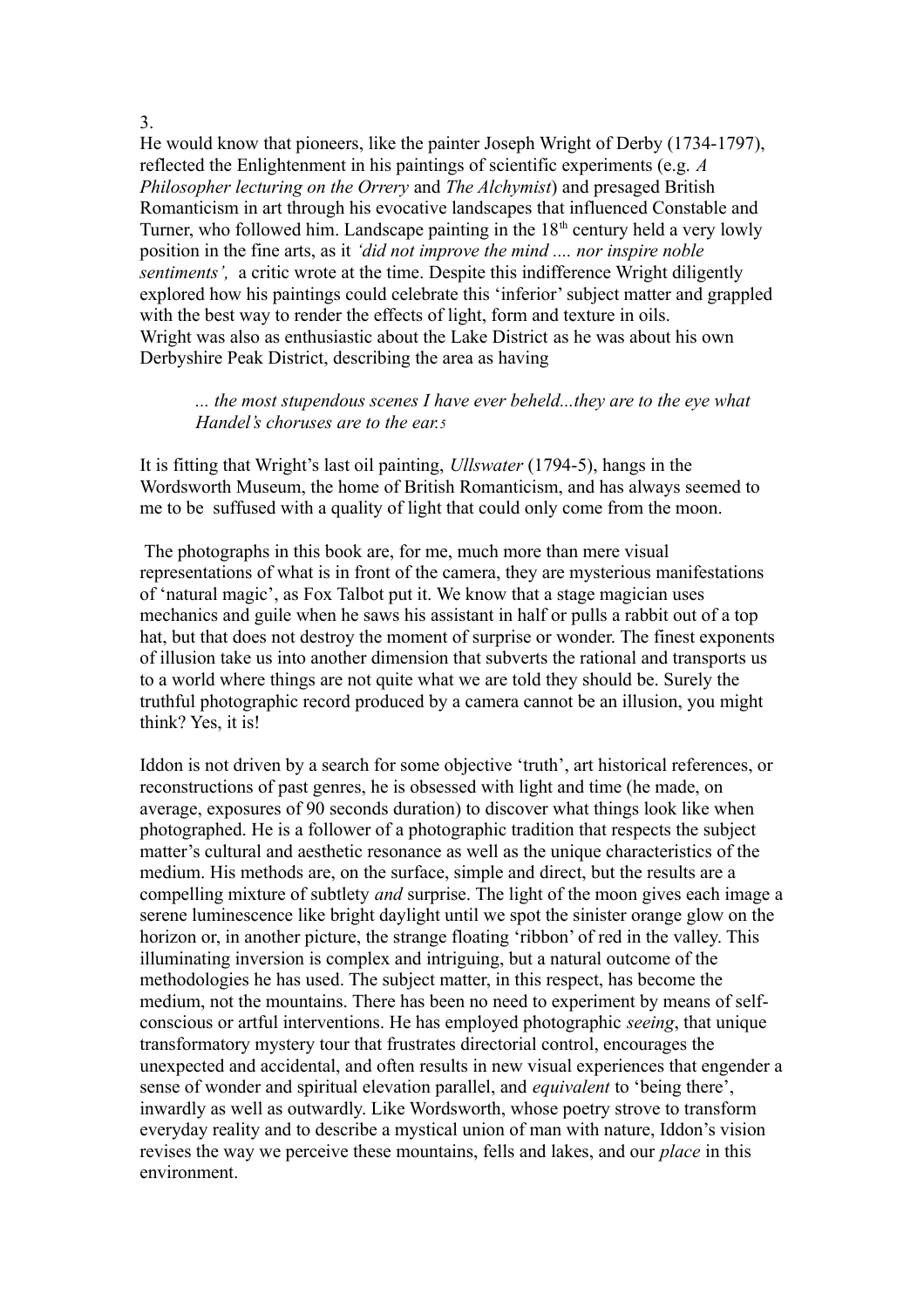4.

Alfred Stieglitz (1864-1946), the New York photographer and gallery owner who, almost single-handedly, introduced modern artists, like Cezanne, Braque, Picasso and Brancusi to America in the early 20<sup>th</sup> century, was also a champion of the *art* of photography.

*Stieglitz was very glad to have these things (in his gallery) because he found that this art was being trampled on in the same way that photography was.<sup>6</sup>*

Paul Strand, photographer and film-maker

Stieglitz famously made *Equivalents*: photographs of clouds, hills, trees, grasses that were meant to evoke experiences and feelings in a manner comparable to music. This approach influenced subsequent generations of photographers who believed a photograph could be more that just a representation of what was in front of the camera. It seems to me that this attempt to forge new ways of seeing and reflecting upon nature and natural phenomena connects the likes of Wright, Wordsworth, Talbot, Stieglitz, *and* Iddon, despite the vastly different eras and cultures they represent.

**II**

For us, the viewers, these photographs *are* the experience and the event. Iddon presents us with two dimensional colourful *approximations* of what he framed and captured which, in turn, were created by the action of light emanating from the heat of the sun (caused by nuclear fusion), reflected off the surface of the moon, then the land around him, through the carefully positioned lens and, finally, onto light sensitive material in the camera, which is anchored to the ground by a firmly planted tripod. But is there more to it than that? Where is the Art?

The quest for an acceptable definition of Art will only lead us into a philosophical tar pit, so let us examine the application of photography that does not seek to illustrate text, or sell merchandise. Photography for its own sake, if you like. Iddon knows his tools, and their creative potential, as much as a painter or sculptor does. The tactile aspects inherent in the use of brush or chisel, pencil or blowtorch may be absent, but these are surely only agents used by the maker to transform one thing into another. Paint, carve, draw, weld – photograph. What matters is the skill and imagination applied to the task – the magic.

 *I think one's sense of appearance is assaulted all the time by photography....99% of the time I find that photographs are very much more interesting than either abstract or figurative painting. I've always been haunted by them.<sup>7</sup>*

Francis Bacon, painter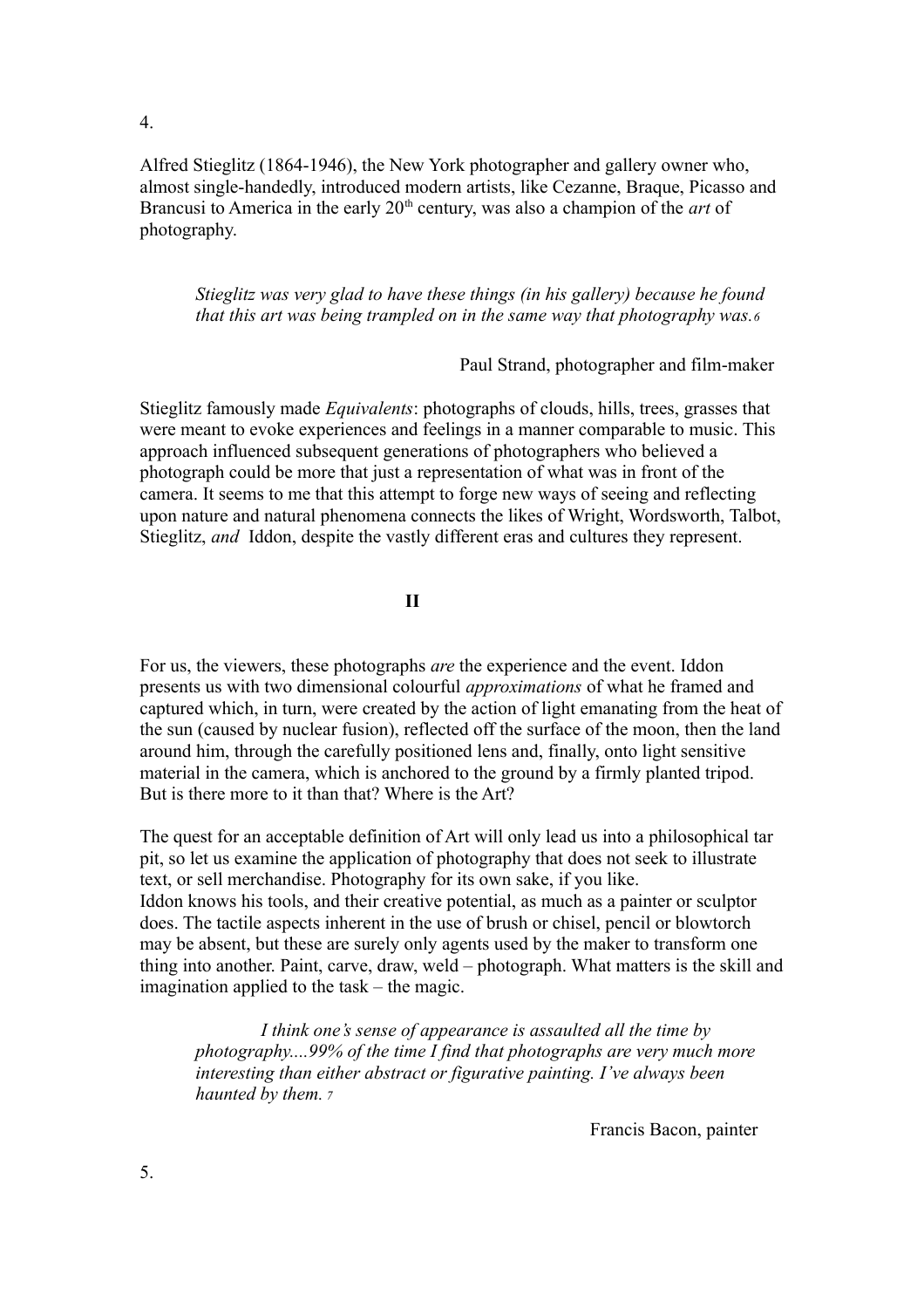The camera can anchor us to a specific place, or, to an idea, which enables us to explore, observe, and re-present both the external world and our internal reactions to it. So why is it that most camera owners seem to select the same 'scenes' – waterfalls, sunsets, towering mountains, and sylvan glades? This is not just a predictable attempt to imitate 'good' practice, as described in the newly acquired instruction manual, it goes back to another earlier type of manual – the  $19<sup>th</sup>$  century guide books for travellers seeking uplifting 'views' from accessible vantage points. The text of these guides may not have been poetry, but they would have been influenced by the ideals of Romanticism, and aimed to elevate and educate the curious traveller. It would not be long before the practitioners of the new medium of photography came to try and capture those 'views', and visually match the writer's descriptive prose. These photographic scenes were first recorded for the aesthetic pleasure of the better off and educated sector of British society – they were the only people who could afford the expensive photographic equipment - and most were kept in albums, not dissimilar to those in most households today that contain the holiday photographs. Enterprising and commercially-minded photographers – tradesmen, as opposed to artists – recognised that very few of the ever-expanding number of Victorian tourists who were taking advantage of the new railway system and increased leisure would have the time, or inclination, to find the 'views' for themselves, or possess the necessary skills or resources to make photographs. But they were still keen to buy realistic likenesses to take home in order to re-live the experience of the visits, or to impress their family and friends.

With the greater access to, and appreciation of, natural landscapes, these new, largely urban-based, cultured travellers realised that it was important to conserve these rural areas for their aesthetic enjoyment, and to help convert others to the cause; and the medium of photography was used to this end. It can be argued that this was not so much about conservation as preservation, aimed at creating rural enclaves for those opposed to the seemingly soulless march of industrialisation. But industrial progress brought with it roll film and lightweight cameras, motorised transport, and paid holidays, and the unspoilt countryside was no longer just a playground for the wellheeled classes. Contact with Arcadia became available to all.

Half the population of Britain lives within one hour's drive of the borders of the first national park in this country – the Peak District National Park (established in 1951). I live only one mile away from it. Tourism is our area's biggest employer and reliant on the partial and persuasive use of photography to attract visitors in order to maintain economic stability for the inhabitants of this rural community. Whilst enjoying being amongst the hills and dales visitors indulge in the largest creative pastime in the world – photography. And they nearly always attempt to re-create the images that persuaded them to visit the area in the first place. To do 'something different' is rarely a considered option. Why? Just look at the photographic magazines at your newsagents. They all carry articles offering advice on how to make 'good' landscape photographs ('scapes') with illustrations that are so similar, they could all have been made by the same photographer.

To make a replica of something we believe, or are told, has quality, gives us a sense of achievement. This is relatively easy nowadays as digital cameras have virtually 6.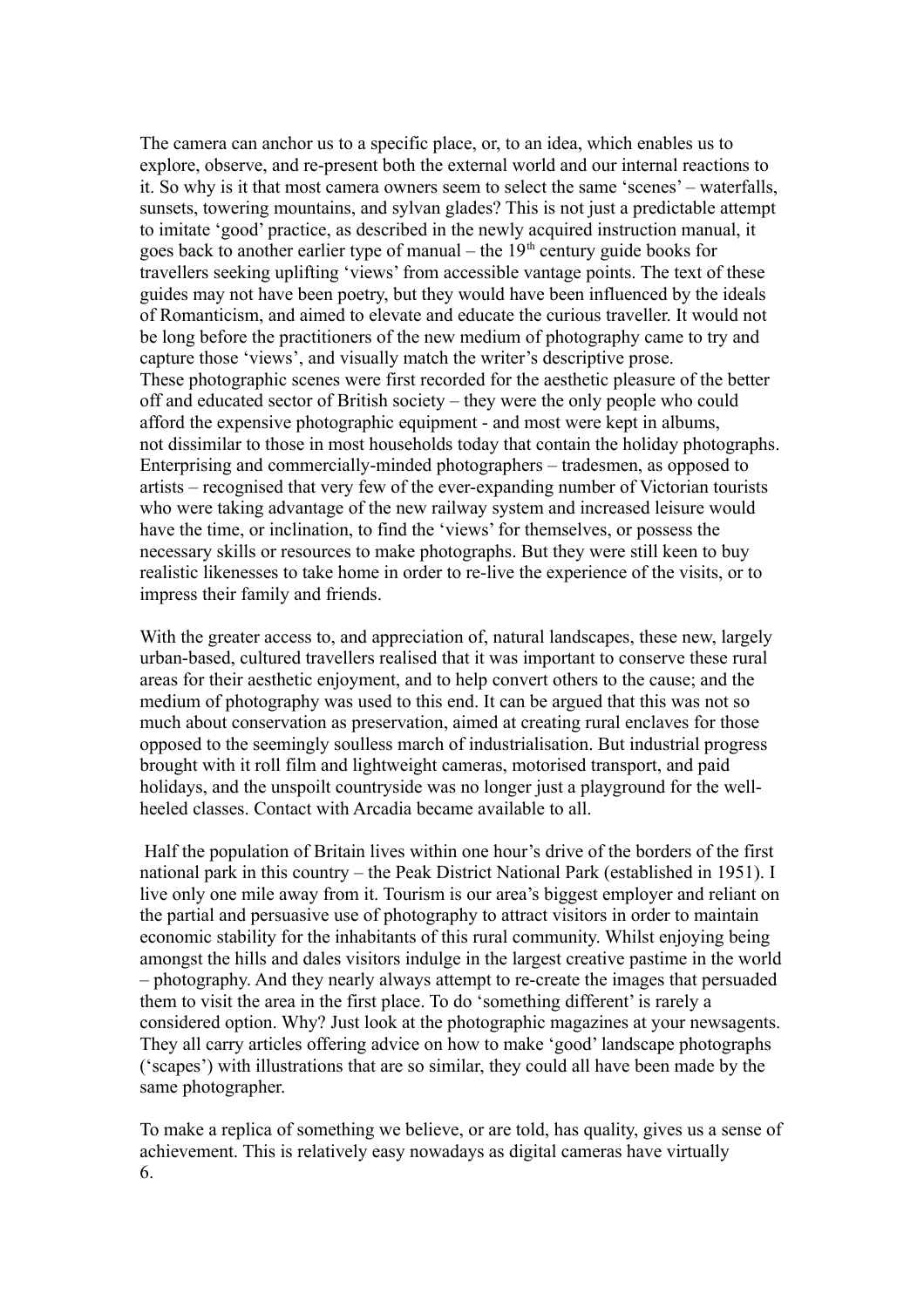deskilled photography, with programmes for almost every contingency, including a 'scene mode', believe it, or not. What more can the medium offer than affirmation to the hobbyist – and even many professionals - that you too can produce an 'accredited' photograph? But photography can offer so much more, even to the novice, than that. Photography can be a formidable tool of investigation for the curious and adventuresome as it offers firsthand experience of the many mysteries around us: the mysteries of nature and society – and of our own selves. It combines the real world *and* the world of the imagination

There is a large body of photographers who wish to follow the subjective pathway, believing that they can reveal, through photography, or *camera vision,* the *otherness* of existence – the spirit, or essence. They quite often use the landscape as their motif. Other expressionistic photographers create metaphors through photographing usually in a particularly individual way - seemingly ordinary subject matter, which may be meant to be imbued with significance, and can even be interpreted as having deep psychological meaning. It may be invidious to attribute any objective significance to the physical subject matter in such personally expressive photographs, as the aim is metaphysical. The ambition is to make work that only uses the real world as the starting point and to end up with images that transcend the physical nature of things.

## **III**

Our social, educational, cultural background establishes our visual literacy and how we interpret photographs. We inevitably see in them what we want to see. In my opinion, the majority of landscape photographs I see rarely challenge or surprise. They are predictable and formulaic and pose few philosophical or visual questions. They are conservative artefacts celebrating the *status quo.* This will not worry weekend painters or amateur photographers, but is anathema to the *avant-garde* artist or photographer who strives to offer new perspectives on familiar subject matter.If Iddon's images reflect the pursuit of beauty and the aesthetic experience, as I assert, it may be necessary to ascertain what is meant by these descriptions. Does 'beautiful' imply a sense of harmony between various elements, a soothing sensation, or a gut feeling? Or has the word become like 'nice', a bit anodyne and imprecise, rather than referring to something full and resonant of 'beauty'?

*In all our judgements by which we describe anything as beautiful we tolerate no one else being of a different opinion, and in taking up this position we do not rest our judgement upon concepts but only on our feeling. We therefore base them on feeling not as a private feeling but as a common sense.<sup>8</sup>*

Immanuel Kant *Critique of Judgement* (1790)

The use of 'common sense' seems dogmatic, but Kant meant that an apprehension of beauty does not vary from person to person like sensory pleasure or desire, but is 7.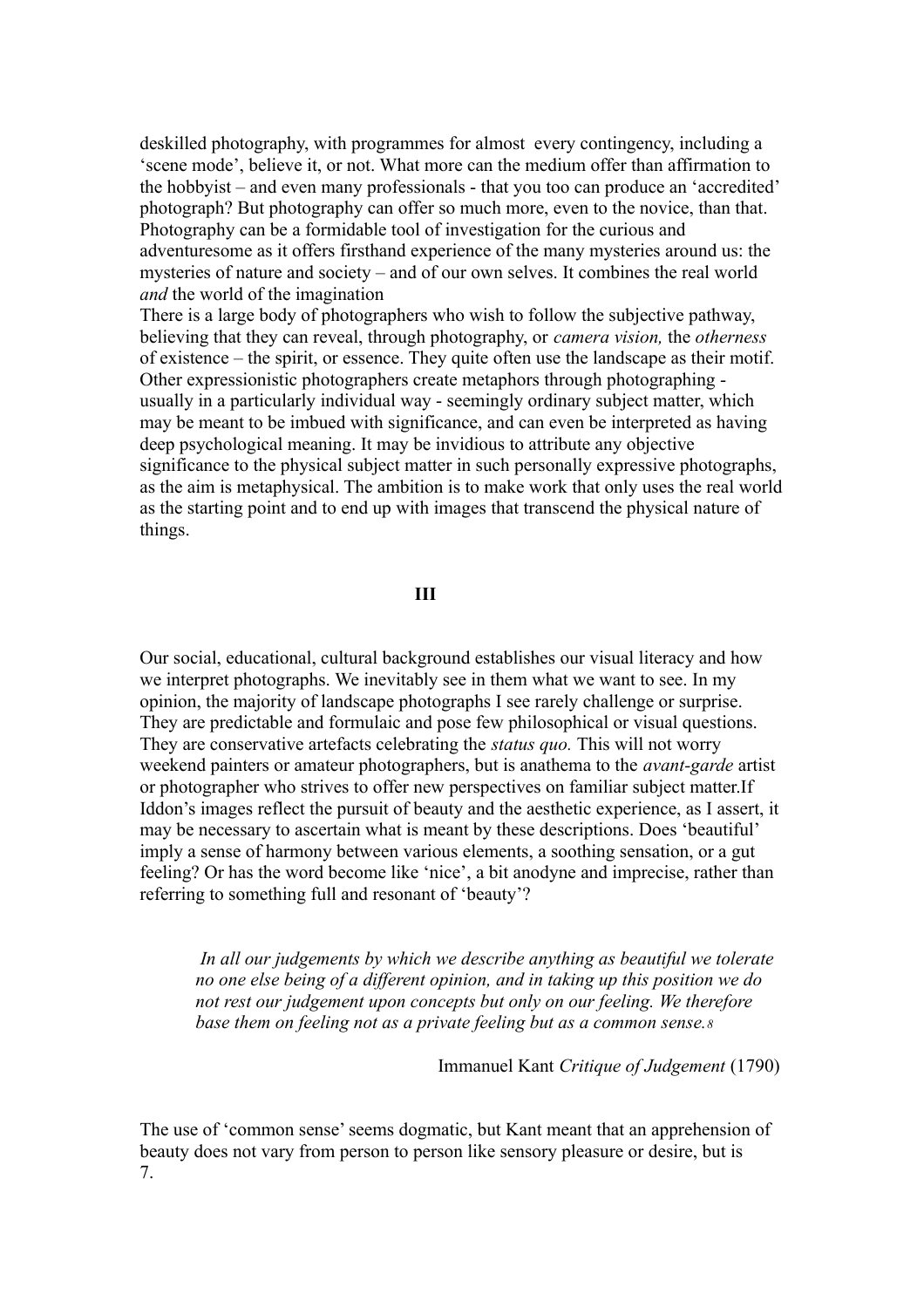uniform and constant. As Harold Osborne wrote in his book *Aesthetics and Art Theory* (1968):

*When we are aware that something is particularly well adapted to our powers of perceptive awareness, apart from any reasoning about it or any intellectual analysis, we enjoy an aesthetic experience and call that thing beautiful.<sup>9</sup>* 

He later added when referring to the autonomy of the art work that:

*....the most distinctive feature of practical aesthetic attitudes today has been the concentration of attention on the work of art as a thing in its own right.... not an instrument made to further purposes which could be equally promoted otherwise than by art objects.<sup>10</sup>*

Iddon's images, by these 'definitions' do give us an aesthetic experience and they can be described as beautiful.

Most importantly this work offers a new perspective on a familiar photographic genre. He has garnered light, upon which all human-life depends , and he has used time, not instantaneously, but with necessary longueur, to produce still, timeless images. This is a celebratory and colourful vision of the Lake District that has never been seen before, and which cannot be created other than through first-hand experience and by that most accessible and ubiquitous of mediums – photography, or 'natural magic'.

## **ENDNOTES**

- 1. William Wordsworth *Song at the Fest of Brougham Castle* **DAVID CAN YOU PROVIDE DETAILS PLEASE**
- 2. W.H.Fox Talbot *Some Account of the Art of Photogenic Drawing by which Natural Objects may be made to Delineate Themselves without the aid of the Artist's Pencil,,* London 1839
- 3. W.H.Fox Talbot letter to J.W. Lubbock, 3<sup>rd</sup> November, 1839 [\(www.foxtalbot.dmu.ac.uk\)](http://www.foxtalbot.dmu.ac.uk/)
- 4. W.H.Fox Talbot letter to J.F.W. Herschel, 1<sup>st</sup> July 1841 [\(www.foxtalbot.dmu.ac.uk\)](http://www.foxtalbot.dmu.ac.uk/) This is a reference to the rivalry between Talbot and the daguerreotypist, A.F.J. Claudet (1797-1867). He was a French-born scientist and photographer based in London who used certain chemical methods to improve the sensitivity of his daguerreotype plates and to shorten the exposure times. He had not at this time shown that his process could register moonlight. Talbot's calotype process was a rival method, which had been able to make photographs by the light of the moon. Light registers as 'dark' on a negative.
- 5. Joseph Wright letter to Richard Wright, 22nd August 1794 (Jane Wallis *Joseph Wright of Derby,* Derby 1997)
- 6. Paul Hill and Thomas Cooper *Dialogue with Photography*, Stockport 2005
- 7. David Sylvester *Interviews with Francis Bacon*, London 1987
- 8. Immanuel Kant *The Critique of Judgement* (translated by J.C. Meredith, Oxford 1928)
- 9. Harold Osborne *Aesthetics and Art Theory,* London 1968
- 10. Ibid.